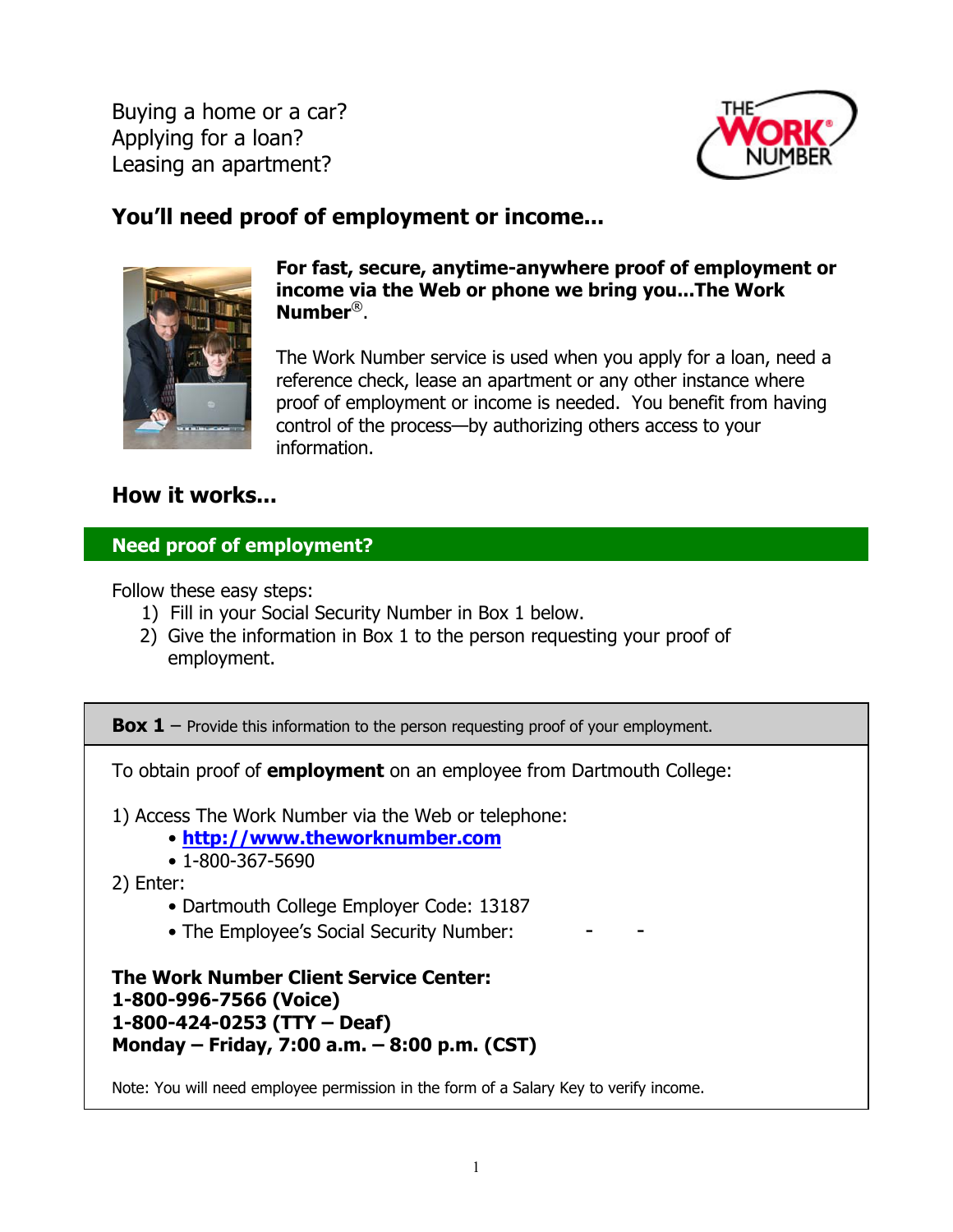#### **Need proof of employment plus income?**

Follow these easy steps:

- 1) Fill in your Social Security Number in Box 2 below.
- 2) Access The Work Number either via the Web or telephone:
	- **<http://www.theworknumber.com>**
	- • **1-800-367-2884**
- 3) Select the Employee option and Login. To Login, have the following information:
	- Dartmouth College Employer Code: 13187
	- Your Social Security Number:
	- Your PIN:  $*What's my PIN$
- 3) Select the "Create a Salary Key" option and write down the Salary Key provided to you by The Work Number. (Enter your Salary Key below in Box 2, in Step 3.)
- 4) Provide the information in Box 2 to the person requesting proof of your employment plus income.

**Box 2** – Provide this information to the person requesting proof of your employment plus income.

To obtain proof of **employment plus income** on an employee from Dartmouth College:

- 1) Access The Work Number via the Web or telephone:
	- **<http://www.theworknumber.com>**
	- 1-800-367-5690

2) Enter:

- Dartmouth College Employer Code: 13187
- The Employee's Social Security Number:
- Enter the Salary Key provided to you by the employee:

**The Work Number Client Service Center 1-800-996-7566 (Voice) 1-800-424-0253 (TTY – Deaf) Monday – Friday, 7:00 a.m. – 8:00 p.m. (CST)** 

\* "What's my PIN" is intended to be a link which clients may use to refer employees to a popup. The pop-up could either describe the PIN scheme or instruct employees to call a designated number for help if they have forgotten their PIN.